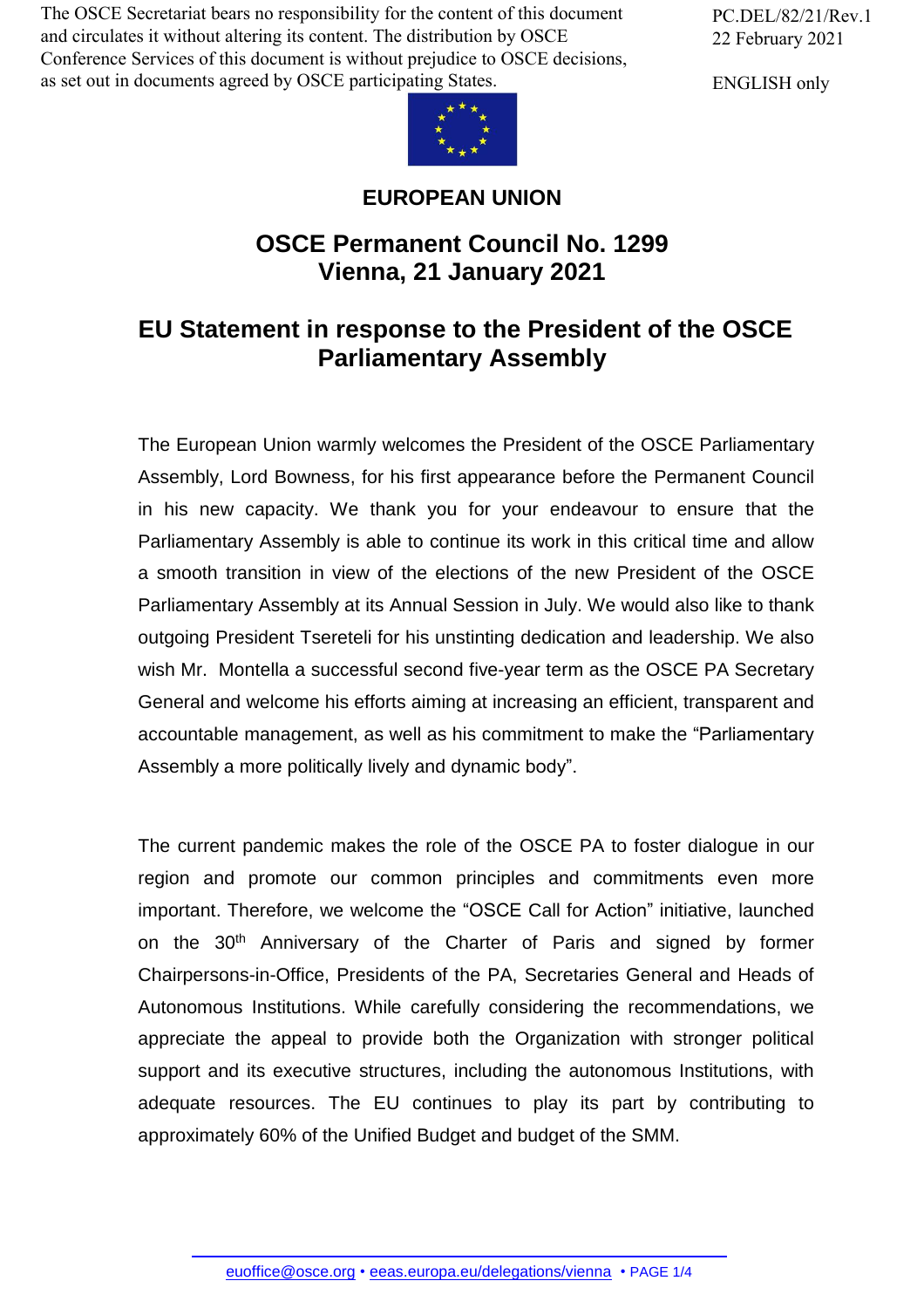The EU welcomes the recent joint missions to Kazakhstan and Kyrgyzstan, carried out with ODIHR. We reiterate our strong support for the OSCE Parliamentary Assembly's election observations and ODIHR's methodology, as a gold standard that is internationally recognized. We welcome the independent, impartial and professional manner in which this methodology is implemented by the Parliamentary Assembly, in partnership with ODIHR.

Democracy, fundamental freedoms and the rule of law have come under unprecedented and severe attack in Belarus in the run-up to the 9 August 2020 elections and their aftermath. We appreciate that the offer extended last year by the incumbent and former CiOs to facilitate a genuine inclusive national dialogue between the authorities and the opposition in Belarus still stands. We also support OSCE PA efforts in this regard. We fully support such approach and promote it with all international actors. We call on the Belarus authorities to accept the offer and follow up on it in good faith.

The recent events in the United States have proven, once more, the need to defend democracy and its principles every day and demonstrated, in this respect, how resilient a society built on the rule of law, pluralism, separation of powers and freedom of media can be. The respect of election OSCE commitments, in line with international standards and obligations, is indeed a crucial element of longterm security and stability.

Across the world, democracy is facing challenges and threats on a scale we have not seen in decades. We need to step up our action to defend democracy and to this end Parliaments have a key role to play.

Conflict situations and protracted conflicts in our region pose a very serious threat to the security of the entire OSCE area. Their peaceful and lasting resolution is among the top priorities of the EU and we thank the OSCE PA for keeping them high on its agenda.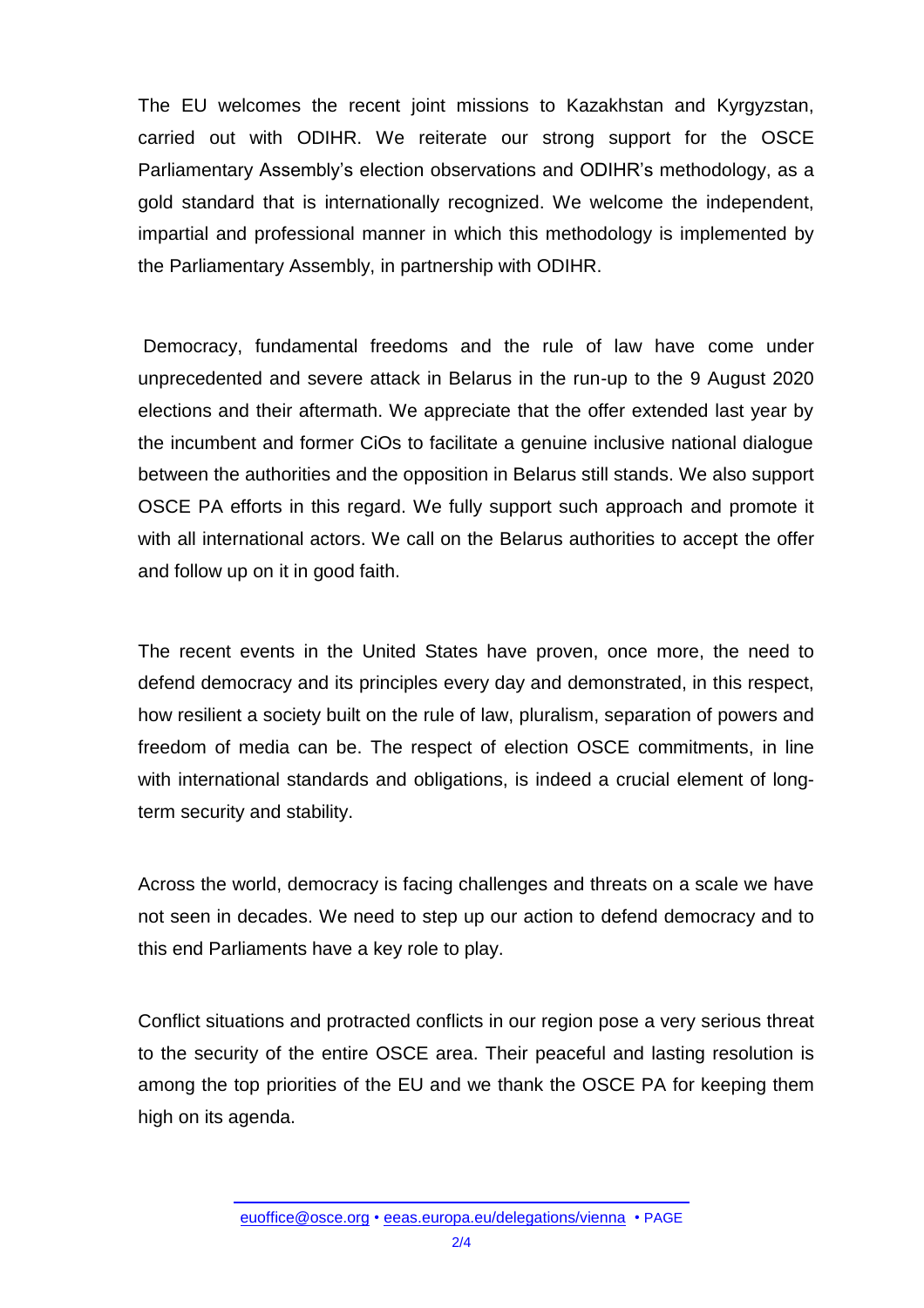The EU reiterates its unwavering support to the sovereignty, territorial integrity, unity and independence of Ukraine within its internationally recognized borders, violated by acts of aggression by the Russian armed forces and Russia's illegal annexation of the Autonomous Republic of Crimea and the city of Sevastopol. The most significant achievement of 2020 was the agreement on the implementation of the additional measures to strengthen the ceasefire on 27 July. However, the European Union regrets that the ceasefire has so far not led to progress within the Trilateral Contact Group.

The EU values the cooperation between the Parliamentary Assembly and the OSCE autonomous Institutions for the promotion of comprehensive security in the OSCE region. The human dimension remains among our key priorities, as lasting security cannot be sustained without full respect for human rights and fundamental freedoms, democracy, rule of law and the inclusion of civil society.

The OSCE's comprehensive and co-operative concept of security with emphasis on Conventional Arms Control, Confidence and Security Building Measures, disarmament and non-proliferation, constitutes an important element of our common security. We are deeply concerned about the last developments which are negatively affecting such security framework and urge all participating States to cooperate in order to revert this trend. Parliaments can play an important role to this end.

We also appreciate the efforts of the various PA special representatives and committees to address specific cross-cutting issues or geographical areas which can truly benefit from parliamentary attention. The EU also supports the endeavours to enhance parliamentary relations with our Mediterranean Partners, as we share the view that stronger ties among Parliaments from both sides of the Mediterranean Sea are necessary to address security in the OSCE area. We also appreciate the intention to exploit opportunities to similarly engage with the Asian Partners for Cooperation.